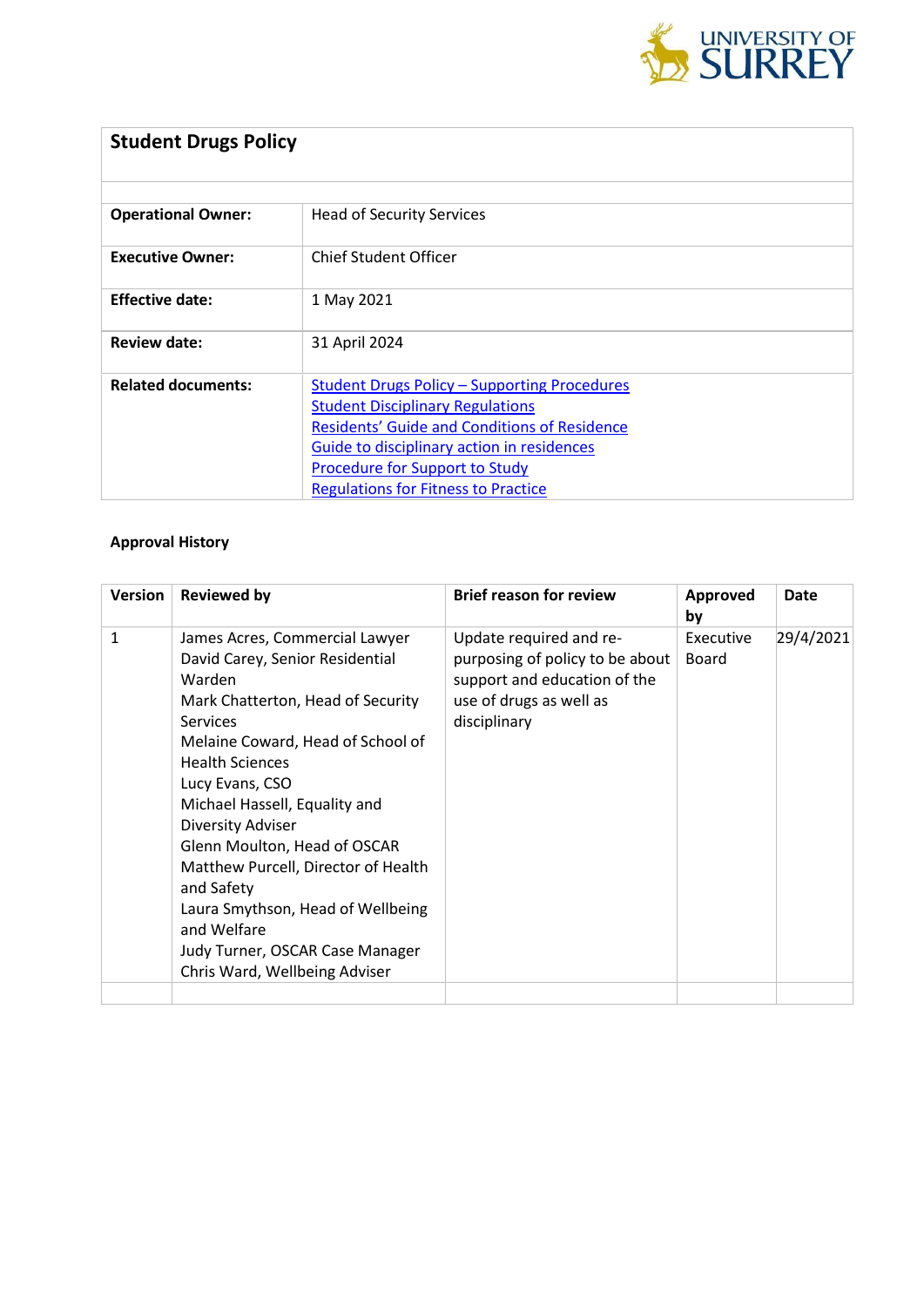### **1 Introduction**

### **1.1 Purpose**

- 1.1.1 The purpose of this policy and related procedures is to set out the University's approach to drug awareness and the misuse of drugs and provide information on educative activities, disciplinary action and pastoral care which may be applicable.
- 1.1.2 This policy seeks to align with the Government's National Drug Strategy 2017 [\(https://www.gov.uk/government/publications/drug-strategy-2017\)](https://www.gov.uk/government/publications/drug-strategy-2017) which is focused on reducing the harm and cost that alcohol and drugs misuse can cause in society.
- 1.1.3 The aims of this Policy are to:
	- affirm the University's commitment and legal obligations to providing a safe and healthy environment for its students, staff and visitors
	- educate students about the risks of drugs misuse and the consequences, through awareness and information programmes, noting that criminal convictions for the misuse or supply of a controlled substance can restrict future career and life chances.
	- Support those affected with drug-related problems, especially facilitating early intervention encourage students to seek advice, help and assistance voluntarily.
	- Identify circumstances in which disciplinary action will be instituted for drugs supply or misuse and referral to the police.

# **1.2 Scope**

1.2.1 The policy applies to all students and provides an overview of the responsibilities and actions required of students and stakeholders to respond to students involved in drug misuse. The objective is two-fold namely to make students aware of the risks of drugs and the support available to help them and for the University to take appropriate action regarding their use within the context of that support and wellbeing alongside the University Student Disciplinary Regulations.

# **1.3.1 Definitions**

# 1.3.1 **The Government's National Drug Strategy 2017**

[\(https://www.gov.uk/government/publications/drug-strategy-2017\)](https://www.gov.uk/government/publications/drug-strategy-2017) is focused on reducing the harm and cost that alcohol and drugs misuse can cause in society. The Strategy sets out expectations for action from a wide range of partners, including those in education.

- 1.3.2 **Controlled substances** are defined as: 'illegal drugs, prescribed and non-prescribed medication, solvents and new psychoactive substances'. Substances covered in this document are those that come under the Misuse of Drugs Act 1971 and the Psychoactive Substances Act 2016. <https://www.gov.uk/government/policies/reducing-drugs-misuse-and-dependence> For the purpose of this document, we use the term 'drugs' to mean controlled substances.
- 1.3.3 **Offences under the Misuse of Drugs Act 1971** include (amongst others) the possession, supply, or production of controlled drugs.
	- Possession of a controlled drug occurs when an individual is in physical possession or in control of the substance and had knowledge of possession of the item, even if they did not know it was a controlled drug.
	- Supplying, or offering to supply, a controlled drug includes supply and distribution and does not require proof of payment or reward.
	- Production of a controlled drug is when an individual has some identifiable participation in the process of producing, by manufacture, cultivation, or any other method, a controlled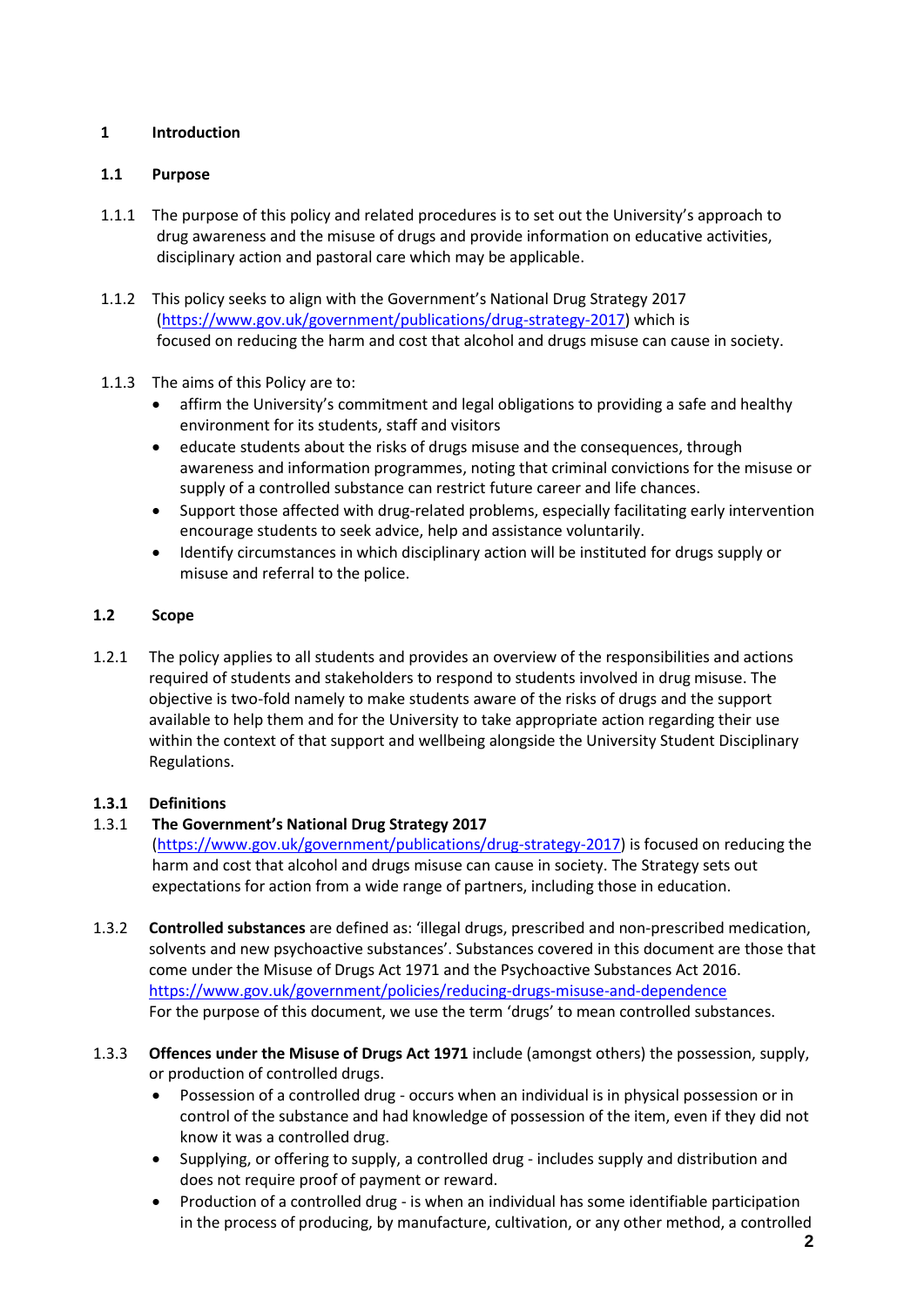drug For criminal penalties see[: www.gov.uk/penalties-drug-possession-dealing](http://www.gov.uk/penalties-drug-possession-dealing)

1.3.5 **OSCAR** – Office of Student Complaints, Appeals and Regulations [\(www.surrey.ac.uk/oscar\)](http://www.surrey.ac.uk/oscar)

#### **2 Policy Principles**

- 2.1 The principles underpinning the policy reflect the University's diverse responsibilities. The University:
	- a) will aim to provide a safe, healthy and educative environment for its students and staff;
	- b) will seek to promote knowledge, awareness and understanding to enable its community to make informed choices;
	- c) will seek to encourage supportive and caring harm minimisation strategies which reduce the risks associated with drug use/misuse including promoting drug free lives and recovery where appropriate; and
	- d) will not tolerate students while registered with the University and have procedures to manage:
		- i) the possession or misuse of illegal drugs
		- ii) the supply of any illegal drugs
		- iii) any other acts contravening the misuse of drugs act or related legislation.

The implementation these principles are detailed as follows

- 2.2 Support and Advice (see 2.1. a. and c.)
- 2.2.1 The University regards an individual's dependency on drugs as a health problem.
- 2.2.2 If a student reports the matter to a member of staff the University, they would expect to refer the student to the Centre for Wellbeing or Security in an emergency.
- 2.2.3 For those wishing to discuss problems related to the use of drugs, advice is available from the Centre for Wellbeing and recommended external agencies, such as [Surrey Drug and Alcohol Care.](https://www.surreydrugcare.org.uk/)
- 2.2.4 If a student believes that someone has difficulty in controlling their use of drugs, they should encourage them to seek support. If they are concerned that they are a danger to themselves or others, it is recommended they contact the Centre for Wellbeing, an external agency or their personal tutor, supervisor or residential warden. If they wish to report this anonymously they can do so usin[g Report + Support.](https://reportandsupport.surrey.ac.uk/) In an emergency they should immediately contact Security (01483 683333) or Emergency Services (999).
- 2.2.5 The University will offer students' guidance as to where support is available, for example Centre for Wellbeing. The University offers a range of advice, guidance and support services to students with drugs concerns.
- 2.2.6 Additional help can be found on the following websites:

[Talk to Frank](http://www.talktofrank.com/) [Drug Scope](http://www.drugwise.org.uk/) **[NHS](http://www.nhs.uk/)** [Catalyst Support](https://www.catalystsupport.org.uk/%C2%A0) [Surrey Drug and Alcohol Care](https://www.surreydrugcare.org.uk/)

- 2.3 Promote knowledge and awareness (see 2.1. b)
- 2.3.1 The University will endeavor to increase awareness and understanding of drug-related issues. This includes:
	- raising student awareness with links to established help sites e.g[. www.talktofrank.com,](http://www.talktofrank.com/) [www.drugwise.org.uk/;](http://www.drugwise.org.uk/)
	- promoting awareness of the dangers of the use of drugs, including through educational materials;
	- inviting representatives from our partner agencies including the Police Liaison Officer to give talks at 'Fresher' events and other appropriate forums; and
	- ensuring the University's accommodation license agreement specifically prohibits the misuse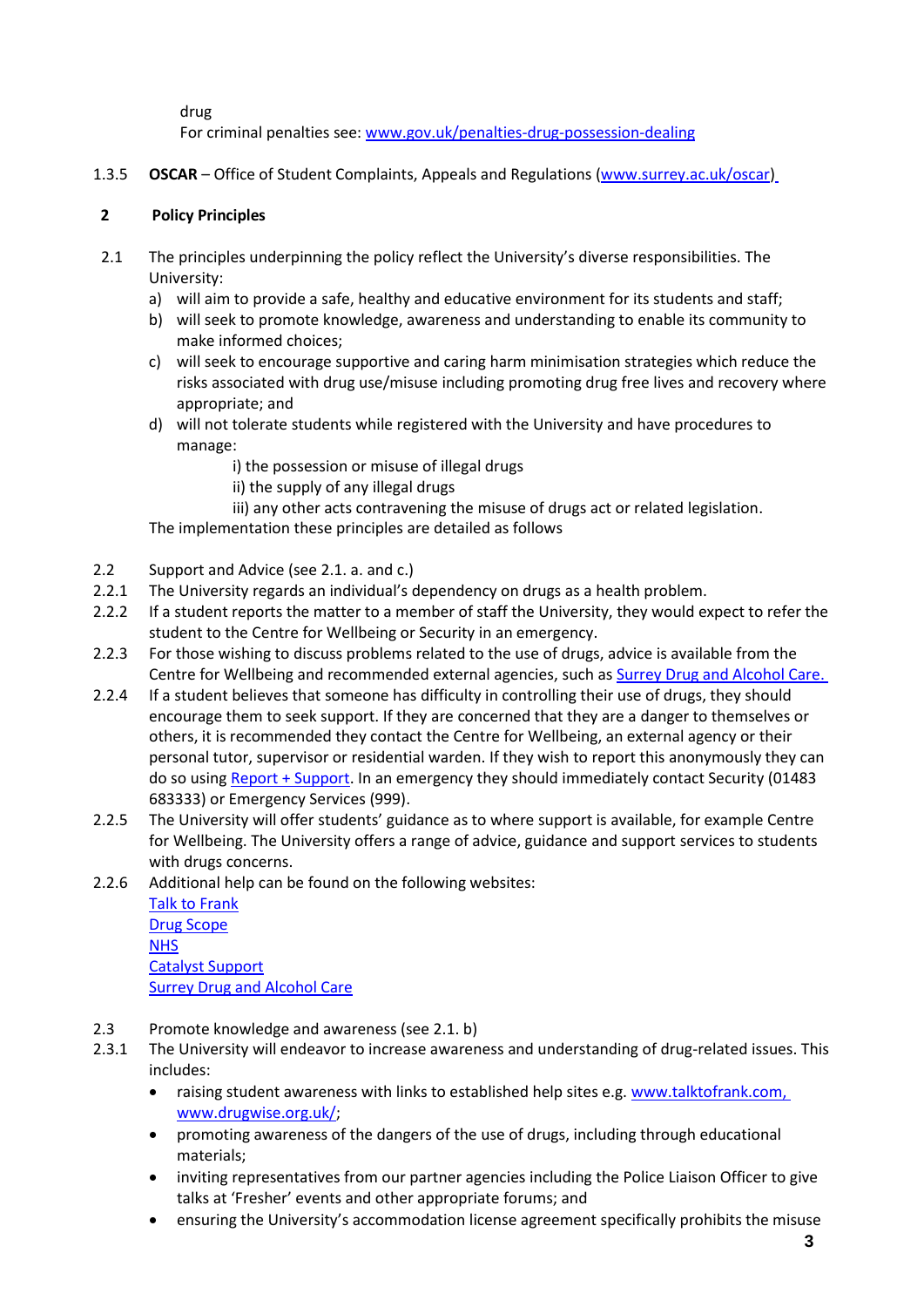of drugs on University premises.

- 2.4. Summary of Procedures to respond to drug misuse (to be reviewed alongside the Supporting Procedures guidance)
- 2.4.1 Any student found having misused or suspected of having misused drugs will have the opportunity to engage with University and external support services. The University's priority is to safeguard the wellbeing of the individual and all other students and staff.
- 2.4.2 Each case will be assessed individually, however, any student found in possession of, using, producing or supplying illegal drugs (or what are reasonably suspected to be illegal drugs), whether on our off campus, will normally be subject to disciplinary action and/or fitness to practice. These disciplinary actions could include mandatory drugs awareness/education programmes, notice to leave University accommodation, suspension or expulsion from the University.
- 2.4.3 The Policy covers all students but specific expectation of behaviors in Student Accommodation are outlined in the Residents' Guide and [Conditions for Residence.](https://www.surrey.ac.uk/sites/default/files/2020-09/residents-guide.pdf)
- 2.4.4 The University will also report any significant offences, which could result in criminal prosecution. This will be communicated as part of this Policy.
- 2.4.5 If a student is convicted of a drug-related offence, there may be additional implications for their future employment and travel, including their visa. Students should be aware of the potential implications for professional suitability, professional registration etc., especially regarding professional qualifications.
- 2.4.6 Where breaches of the University's Student Drugs Policy are suspected, action will be taken following the University's Student Disciplinary Procedures or Fitness to Practice Procedures, as appropriate,
- 2.4.7 Any person who is not a student or member of staff of the University found on University premises, possessing or suspected of being involved with drugs will be removed from the premises immediately. Where appropriate the police may be informed, and the person concerned could be banned from the University. Any member of the University who had invited them on to the premises will be subject to investigation themselves for allowing the incident to take place.

#### **3 Governance Requirements**

- **3.1** Responsibility
- 3.1.1 Overall responsibility for the University's response to student use of drugs rests with the Chief Student Officer.
- 3.1.2 All members of the University are expected to play an appropriate role in supporting students to promote a safe, healthy and supportive environment for its students and staff as set out in the aims and principles of this policy. Support and advice are detailed above.

#### **3.2 Implementation / Communication Plan**

- 3.2.1 The University will endeavour to increase awareness and understanding of drug-related issues (see awareness section under Principles) through communications, training, inductions and joint initiatives with the Students' Union, in coordination with national drugs training organisations or local police.
- 3.2.2 This Policy will be publicised to staff via the Leaders' Alert and SurreyNet. There will be direct email communication to colleagues in relevant offices.
- 3.2.2 This Policy will be publicised to students through direct communication, through MySurrey and through collaboration with the Student's Union.

#### **3.3 Exceptions to this Policy**

3.3.1 Providing a safe environment and response to known risks in order to reasonably protect students from harm is required by legislation. There are no exceptions to this Policy. Each case will be treated in line with this Policy and individual circumstances.